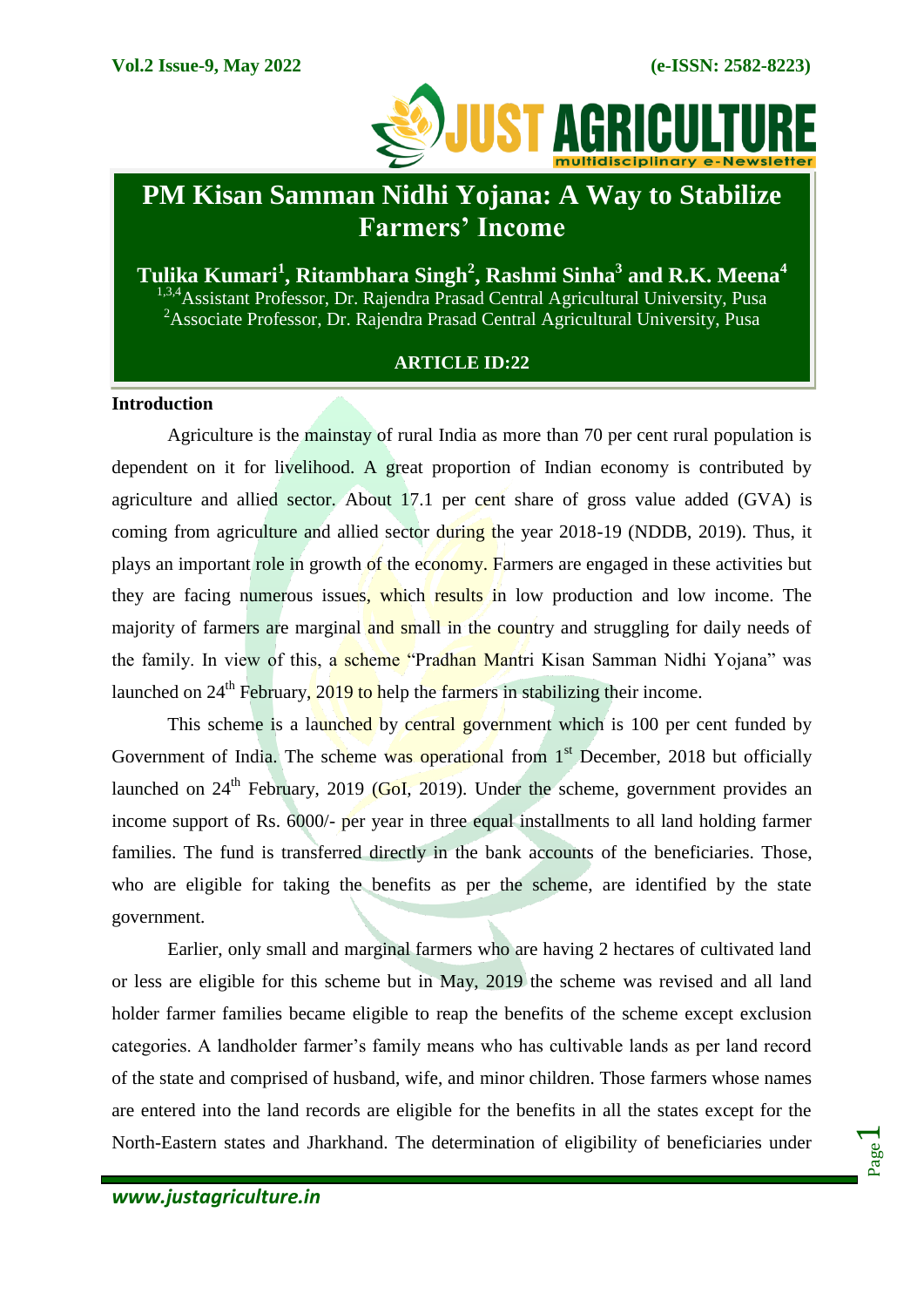

the scheme is done with date, 01.02.2019 and after that no change will be considered for eligibility of benefit for next 5 years. However, this date is not applicable in case of transfer of ownership of cultivable land takes place on account of succession due to death.

#### **Objectives of the scheme**

- **i.** It aims to provide funds to fulfill the financial requirements of farmers' families and income stability
- **ii.** It helps in procuring various inputs viz; fertilizers, and other equipments to ensure proper yields at farm

iii. It protects farmers to take loan at high interest rate from non-institutional sources

**iv.** The scheme helps farmers to fulfill the domestic needs

## **Exclusion categories**

Although the scheme is for land holder farmers but the institutional land holders are excluded from the scheme. Among farmers' families there is also some exclusion as given below:

- **i**) The farmer's families who have constitutional posts presently or previously are excluded
- **ii**) Former and present Ministers/ State Ministers and former/present Members of Lok Sabha/ Rajya Sabha/ State Legislative Assemblies/ State Legislative Councils, former and present Mayors of Municipal Corporations, former and present Chairpersons of District Panchayats.
- **iii)** Who are employees of central, state government ministry or office and its attached field units or regular staff of local bodies except multi tasking staff or class 4 staff.
- **iv)** Those retired pensioners whose monthly pension is Rs.10,000/- or more except multi tasking staff or class 4 staff.
- **v)** Who paid income tax in last assessment year
- **vi)** Professionals like Doctors, Engineers, Lawyers, Chartered Accountants, and Architects registered with Professional bodies and carrying out profession by undertaking practices.

## **How to apply for the benefits of the scheme**

Eligible farmers can apply to take the benefits of the scheme, for this they should follow the following steps: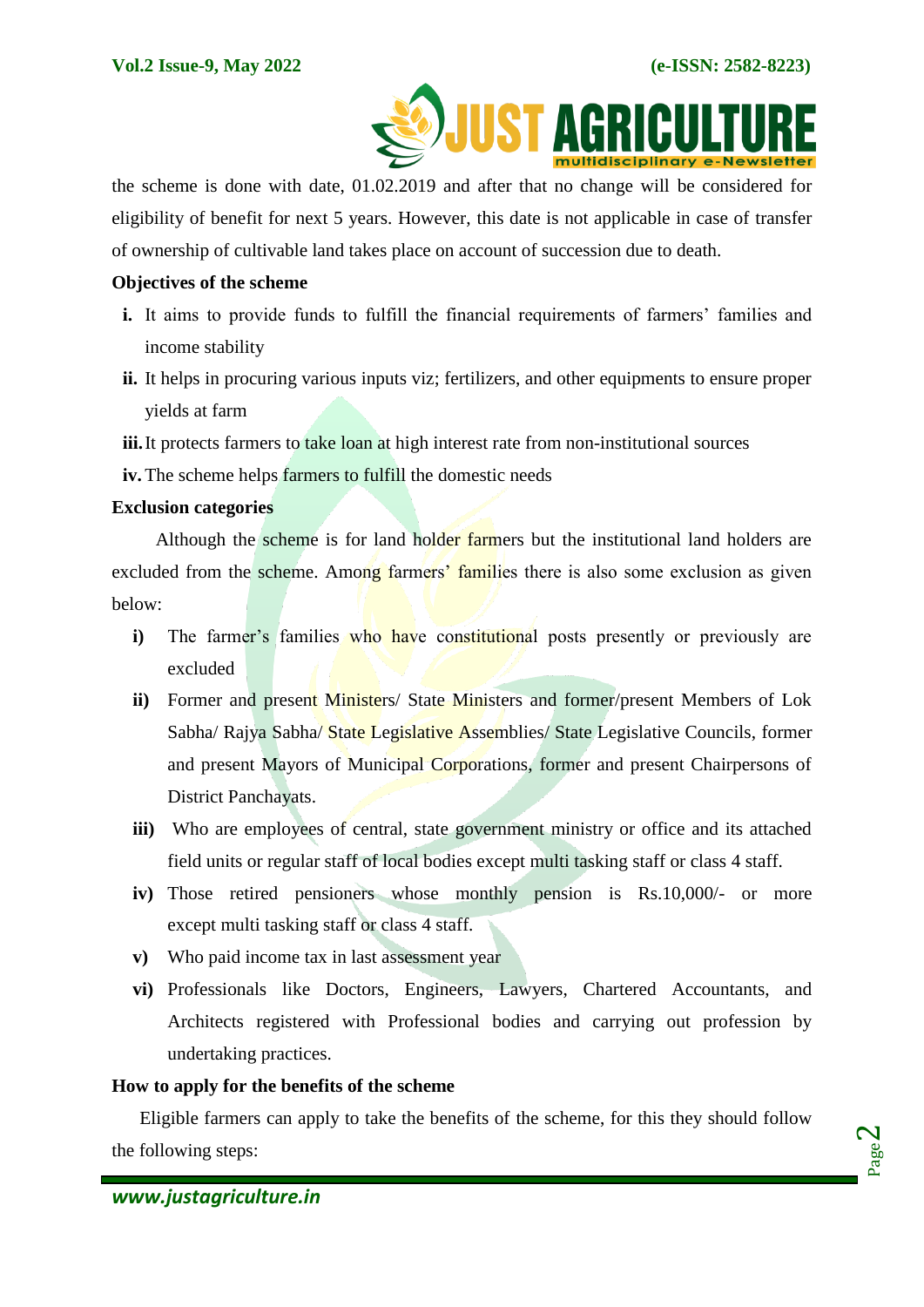

1. Go to the official website of the scheme. "New Farmers Registration" option is there on the home page of website, click on this option.

| $\Box$<br>C<br>https://pmkisan.gov.in<br>$\Omega$                                                                                                                                                                                                                                                                                                                     | My Inbox - tulika@rpcau. x   My Inbox (146) - tulikakur x   G how to apply for pm x     및 피미타의 대리 TH x   b pm kisan samman nic x<br>  Home                                                                                                                                                                                                                                                                                                                                                    | $\mathbb{A}^n$                        | $x$ +<br>$Q$ $\vec{10}$ | $5 =$                          |  |
|-----------------------------------------------------------------------------------------------------------------------------------------------------------------------------------------------------------------------------------------------------------------------------------------------------------------------------------------------------------------------|-----------------------------------------------------------------------------------------------------------------------------------------------------------------------------------------------------------------------------------------------------------------------------------------------------------------------------------------------------------------------------------------------------------------------------------------------------------------------------------------------|---------------------------------------|-------------------------|--------------------------------|--|
|                                                                                                                                                                                                                                                                                                                                                                       |                                                                                                                                                                                                                                                                                                                                                                                                                                                                                               |                                       |                         |                                |  |
|                                                                                                                                                                                                                                                                                                                                                                       | Screen Reader Access   Skip to main content Select Language [279] 57 V                                                                                                                                                                                                                                                                                                                                                                                                                        |                                       |                         |                                |  |
| <b>PM-Kisan Samman Nidhi</b><br>Department of Apriculture and Farmers Welfare                                                                                                                                                                                                                                                                                         | About Us  + Goldebies + PH-RMY + Letter / Circulars Contact Us Login CSC Login                                                                                                                                                                                                                                                                                                                                                                                                                |                                       |                         |                                |  |
|                                                                                                                                                                                                                                                                                                                                                                       | Release of 10th Tratalment under PH-Kisan and Release of Equity Grant to FPOs on 1st January 2022 12:30 PH IST<br>PM-Kisan Helpline No. 155261 / 011-24300606<br>ervice MAXDATOXY for PMASAN Austered Terrery, No. (list eXVC syllon to Tarrer Corner for Author Lewel CTP authoritistics and for Sigmatric authoritistics contact research CSC contine. **** There may be Terre Out its Colly<br>Deadline of eKYC for all the PMKISAN beneficiaries has been extended till 22nd May 2022.*** |                                       |                         |                                |  |
|                                                                                                                                                                                                                                                                                                                                                                       |                                                                                                                                                                                                                                                                                                                                                                                                                                                                                               |                                       |                         |                                |  |
|                                                                                                                                                                                                                                                                                                                                                                       |                                                                                                                                                                                                                                                                                                                                                                                                                                                                                               |                                       |                         |                                |  |
|                                                                                                                                                                                                                                                                                                                                                                       | Sabka Saath                                                                                                                                                                                                                                                                                                                                                                                                                                                                                   |                                       |                         |                                |  |
|                                                                                                                                                                                                                                                                                                                                                                       |                                                                                                                                                                                                                                                                                                                                                                                                                                                                                               |                                       |                         |                                |  |
|                                                                                                                                                                                                                                                                                                                                                                       |                                                                                                                                                                                                                                                                                                                                                                                                                                                                                               |                                       |                         |                                |  |
|                                                                                                                                                                                                                                                                                                                                                                       |                                                                                                                                                                                                                                                                                                                                                                                                                                                                                               |                                       |                         |                                |  |
|                                                                                                                                                                                                                                                                                                                                                                       | Sabka <b>Vikas</b>                                                                                                                                                                                                                                                                                                                                                                                                                                                                            |                                       |                         |                                |  |
|                                                                                                                                                                                                                                                                                                                                                                       | <b>Payment Success</b>                                                                                                                                                                                                                                                                                                                                                                                                                                                                        | <b>Farmers Corner</b>                 |                         |                                |  |
|                                                                                                                                                                                                                                                                                                                                                                       | Financial Year 2021-2022 V   Period  3 V                                                                                                                                                                                                                                                                                                                                                                                                                                                      |                                       |                         |                                |  |
|                                                                                                                                                                                                                                                                                                                                                                       | Period 1: April-Xuly; Period 2: August to November; Period 3: December to March                                                                                                                                                                                                                                                                                                                                                                                                               |                                       | akrc CD                 |                                |  |
|                                                                                                                                                                                                                                                                                                                                                                       |                                                                                                                                                                                                                                                                                                                                                                                                                                                                                               |                                       |                         |                                |  |
|                                                                                                                                                                                                                                                                                                                                                                       |                                                                                                                                                                                                                                                                                                                                                                                                                                                                                               |                                       |                         |                                |  |
|                                                                                                                                                                                                                                                                                                                                                                       |                                                                                                                                                                                                                                                                                                                                                                                                                                                                                               |                                       |                         |                                |  |
|                                                                                                                                                                                                                                                                                                                                                                       |                                                                                                                                                                                                                                                                                                                                                                                                                                                                                               | Refund Online                         |                         | <b>New Farmer Registration</b> |  |
|                                                                                                                                                                                                                                                                                                                                                                       |                                                                                                                                                                                                                                                                                                                                                                                                                                                                                               |                                       |                         |                                |  |
|                                                                                                                                                                                                                                                                                                                                                                       |                                                                                                                                                                                                                                                                                                                                                                                                                                                                                               |                                       |                         |                                |  |
|                                                                                                                                                                                                                                                                                                                                                                       |                                                                                                                                                                                                                                                                                                                                                                                                                                                                                               |                                       |                         |                                |  |
|                                                                                                                                                                                                                                                                                                                                                                       |                                                                                                                                                                                                                                                                                                                                                                                                                                                                                               | <b>Dill Anthony Failure Becord</b>    |                         |                                |  |
| <b>Statistics</b><br><b>Period Wise No. of Payments</b><br>DEC-MAR 2021-22 : 10.95.47.469<br>AUG-NOV 2021-22 : 11.18.25.760<br>APR-JUL 2021-22 : 11,13,48,307<br>DEC-MAR 2020-21 : 10.23.51.150<br>AUG-NOV 2020-21   10.23.45.424<br>APR-JUL 2020-21 : 10.49.32.623<br>DEC-HAR 2019-20 : 8,96,18,518<br>AUG-NOV 2019-20 : 8,76,21,571<br>APR-3UL 2010-20 +6.63,34.002 |                                                                                                                                                                                                                                                                                                                                                                                                                                                                                               |                                       |                         | <b>Beneficiary Status</b>      |  |
| DEC-HAR 2018-19   3,16.11.943                                                                                                                                                                                                                                                                                                                                         | fortisers and children                                                                                                                                                                                                                                                                                                                                                                                                                                                                        |                                       |                         |                                |  |
|                                                                                                                                                                                                                                                                                                                                                                       |                                                                                                                                                                                                                                                                                                                                                                                                                                                                                               |                                       |                         |                                |  |
|                                                                                                                                                                                                                                                                                                                                                                       | $\frac{1}{\pi}$                                                                                                                                                                                                                                                                                                                                                                                                                                                                               |                                       |                         |                                |  |
|                                                                                                                                                                                                                                                                                                                                                                       | ● 0.50 - 20.00 ● 20.00 - 40.00 ● 40.00 - 60.00 ● 60.00 ● 60.00 - 100.00                                                                                                                                                                                                                                                                                                                                                                                                                       | Status of Self Registered/CSC Farmers |                         |                                |  |

2. After clicking on it, new farmers' registration form will be open.

| $\times$<br>$\Omega$                                                                                                                | https://pmkisan.gov.in/RegistrationFormnew.aspx<br>MITE REQUE TO THE PERSON WAS SUPPLY TO A MARKET OF MOVAL AND MOVEMENT OF MOVAL AND MANUSCRY OF MARKET USING IT IN THE RANGERS WILL FAMILY | Screen Reader Access   Skip to main content                                                                                                         | ⊕<br>$\mathbin{\vartriangleleft}$<br>$A_p$<br>$\vec{c}$<br>匽<br>ু≦ |
|-------------------------------------------------------------------------------------------------------------------------------------|----------------------------------------------------------------------------------------------------------------------------------------------------------------------------------------------|-----------------------------------------------------------------------------------------------------------------------------------------------------|--------------------------------------------------------------------|
| PM-Kisan Samman Nidhi<br>Department of Agriculture and Farmers Welfare<br>Ministry of Agriculture & Farmers Welfare<br>स्टमनेम असते |                                                                                                                                                                                              |                                                                                                                                                     | NICES.                                                             |
| << HOME                                                                                                                             | <b>New Farmer Registration Form</b>                                                                                                                                                          |                                                                                                                                                     |                                                                    |
|                                                                                                                                     |                                                                                                                                                                                              | Select Language<br>$\check{ }$<br>English                                                                                                           |                                                                    |
|                                                                                                                                     | ® Rural Farmer Registration <sup>O</sup> Urban Farmer Registration                                                                                                                           | * Enter Your Aadhaar Number.<br>* Your Aadhaar will be authenticated with UIDI. You Will be able to<br>procced only if your aadhar is authenticated |                                                                    |
|                                                                                                                                     | Aadhaar No.<br><b>Mobile Number</b>                                                                                                                                                          | * Enter Your Personal Details                                                                                                                       |                                                                    |
|                                                                                                                                     | <b>Select State</b><br>-Select State-<br>$\checkmark$<br>Image Code<br><b>Image Text</b>                                                                                                     |                                                                                                                                                     |                                                                    |
|                                                                                                                                     | ø                                                                                                                                                                                            |                                                                                                                                                     |                                                                    |
|                                                                                                                                     | <b>Send Otp</b>                                                                                                                                                                              |                                                                                                                                                     |                                                                    |
| <b>Disclaimer</b>                                                                                                                   |                                                                                                                                                                                              | Designed, developed and hosted by National Informatics Centre                                                                                       | Digital India                                                      |

Activate Windows

Page က $\,$ 

Waiting for pmkisan.gov.in...

- 3. Aadhar number and mobile number is required to fill the form. The information related to rural/urban area, state will be asked in the form.
- 4. Fill all the required information and click on send otp button. After filling the otp click on submit button. Take a print out of filled form for future.